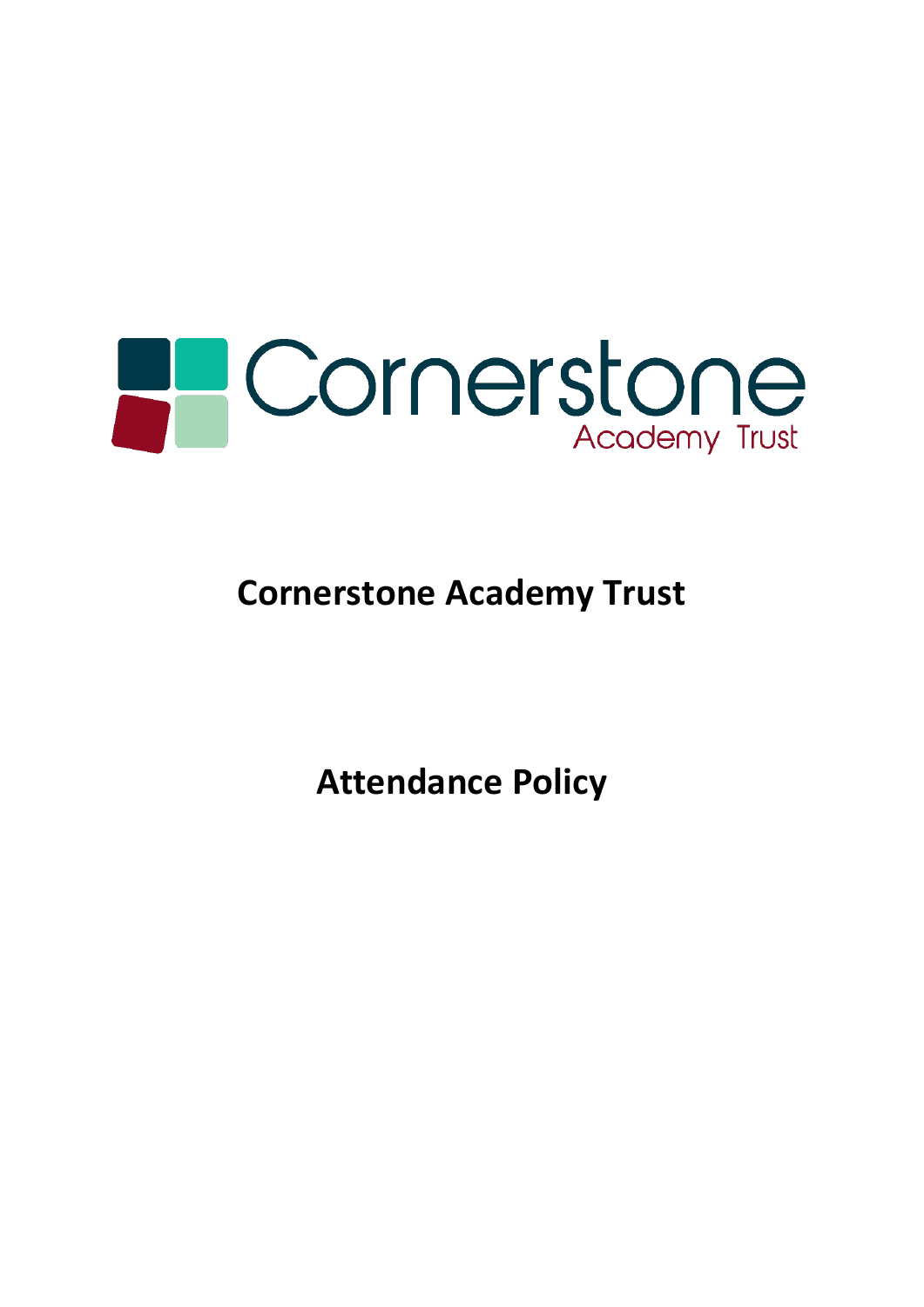## **Introduction**

The Board of Trustees are committed to providing a full and effective educational experience for all pupils. We believe that if pupils are to benefit from education, punctual, daily attendance is crucial. Irregular attendance undermines the educational process and can lead to educational and social disadvantage. A culture of high attendance and full engagement in school life is essential in order for children to progress and benefit from all school has to offer.

The Trust actively promotes and encourages 100 per cent attendance for all our pupils. We recognise that parents have a vital role to play and that there is a need to establish strong home-school links and communication systems that can be utilised whenever there is concern about attendance.

If there are problems which affect a pupil's attendance, we will investigate, identify and strive in partnership with parents and pupils to resolve those problems as quickly and efficiently as possible. We will adopt a clearly focused approach aimed at returning the pupil to full attendance.

## **Scope and Purpose**

## **At Cornerstone Academy Trust we:**

- expect pupils to attend school regularly and to arrive in a fit condition to learn
- encourage good attendance and will investigate all absenteeism
- ensure school staff set a good example in matters of attendance and punctuality and will promptly investigate all absenteeism and lateness
- will work closely with parents should attendance / punctuality give cause for concern

#### **Pupils:**

• will ensure that they attend regularly, on time and in a fit condition to learn

#### **Parents:**

- are responsible for ensuring their children attend school regularly, punctually, are properly dressed and in a fit condition to learn
- are responsible for informing the school as early as possible of the reason for any absence
- are required to complete an **Absence Request Form (for exceptional circumstances)** if they wish to take their children out of school (including medical appointments)
- can expect the school to keep them fully informed of their child's attendance

# **Absence from school will be authorised if it is for the following reasons:**

- Sickness
- Unavoidable medical / dental appointments
- Days of religious observance
- Exceptional circumstances, such as bereavement
- Seeing a parent who is on leave from the armed forces just before or just after an overseas duty
- External examinations
- Traveller children go on the road with their parents to enable their parents to work, only 180 sessions will be authorized. They need to attend school for 200 sessions.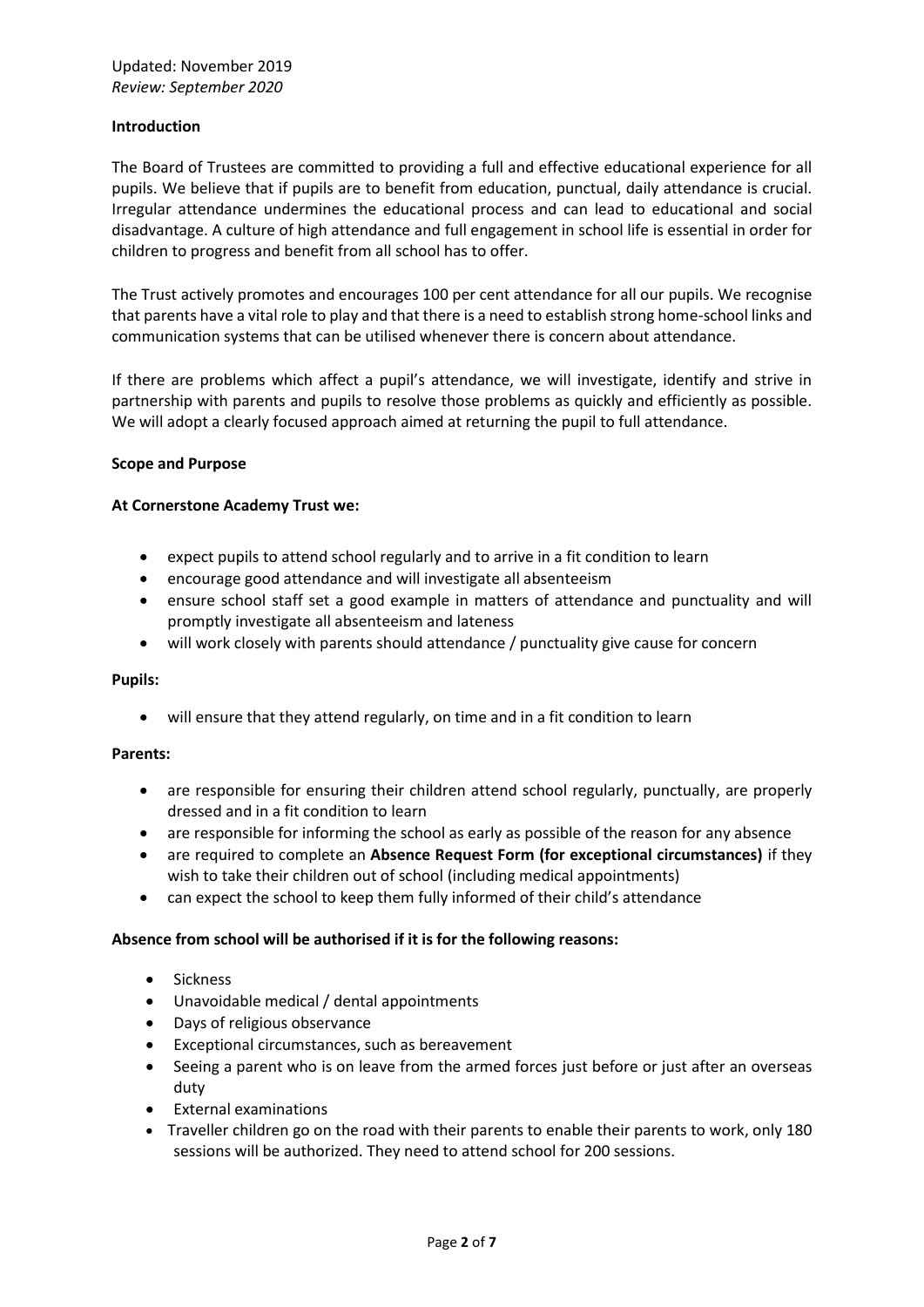Parents should note that even if the reason for requesting absence falls within the exceptional circumstances listed above, the Head of School will still consider the following before deciding on whether the request will be authorised:

- If your child has an attendance level below 95% calculated over the previous twelve months.
- In the **first two weeks of the school year** (this is a crucial time when all children should be settling in to their new classroom routines and missing this time is detrimental to forming new relationships and routines in a new class)
- **During key assessment points within the school year such as SATs** (this is a time when it is important that all Year 6 children are in school as it is a week of examinations organised by the Department for Education and these tests cannot be taken at any other time)

# **Absences during Term Time**

A parent must complete an **Absence Request Form (for exceptional circumstances)** from the school office or school website when asking for absence to be authorised. Permission must be sought in advance to take a pupil out of school during term time, which can only be requested from a parent with parental responsibility and with whom the child normally lives.

If the circumstances relating to this request are considered exceptional and the absence is authorised by the Trust, the authorising of the absences will be conditional on the child's attendance being satisfactory up to the date covered by this request. If the Trust withdraws the authorisation due to the attendance dropping to an unacceptable level, the parent will be informed of this in writing.

If a request is refused and the child is taken out of school, this will be recorded as an unauthorised absence, which may then be liable to a penalty notice, payable by each parent/carer, or the subject of court proceedings which could result in a fine or a term of imprisonment.

# **Medical Appointments**

Medical and dental appointments should be avoided during the school day but when this is unavoidable an Absence Request Form must be completed at least 3 weeks in advance. Any Absence Request Form for medical or dental appointments must be accompanied by the appointment card and letter confirming the appointment. In the event of an emergency appointment an absence request form still needs to be completed with confirmation of the appointment. It is the Trust's discretion whether the appointments will be authorised, the Trust will take in to account any previous appointments, on-going medical needs and the individual child's attendance.

# **Punctuality**

It is the responsibility of parents to ensure their child attends full time education and arrives at school on time. Punctuality is monitored and parents will be contacted if their child is not arriving to on time. If a child persistently arrives after the registers close, cases will be referred to the Education Welfare Officer (EWO) who may consider issuing a Penalty Notice.

**The Trust will always put the education of the child first when deciding whether or not to authorise an absence.** In doing so, school will also take into account the child's age, stage of education, internal assessment weeks and educational progress when making a decision. It is not the school's decision to fine parents for unauthorised absences but is at the discretion of Devon's Educational Social Welfare Service.

It is Devon County Council policy to issue Penalty Notices or fines for unauthorised absence. Details of the implementation of fines can be found in Devon County Council's Penalty Notice Code of Conduct.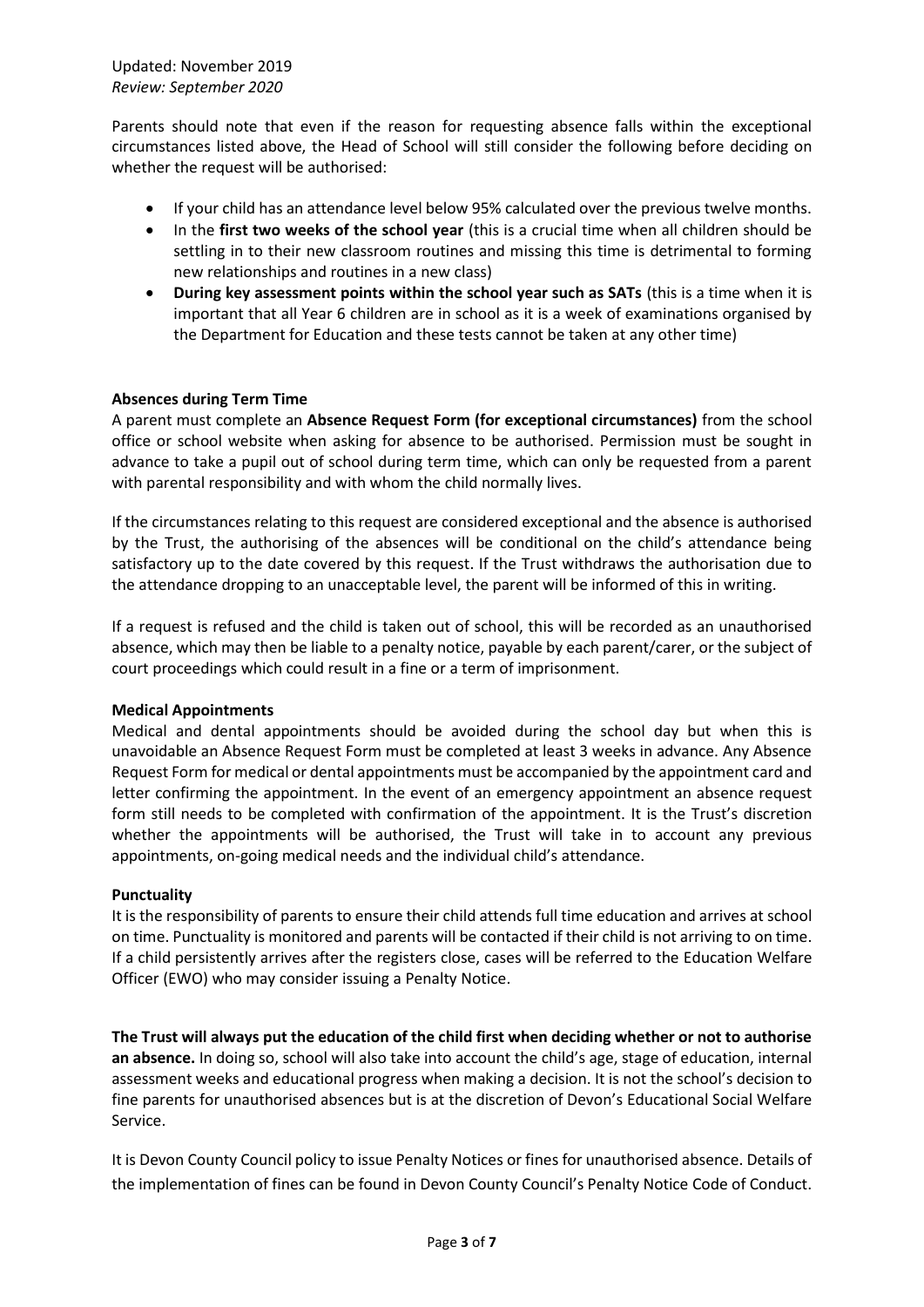# Updated: November 2019 *Review: September 2020*

Unauthorised absences may well result in the instigation of parental responsibility measures which could be a penalty notice, or a fine of up to £2,500 and/or a term of imprisonment of up to 3 months. These Penalty Notices can be issued for unauthorised holidays within term time and unauthorised absence from school when the circumstances appear to have been avoidable.

# **When Attendance Causes Concern**

If a child of compulsory school age fails to attend regularly at a school at which they are registered, or at a place where alternative provision is provided for them, the parents may be guilty of an offence and can be prosecuted by the local authority.

Cornerstone Academy Trust will utilise the support of the Education Welfare Service (EWS), where attendance is a concern. The School and EWS can support and advise parent who may be experiencing difficulties with their child's attendance through Early Help.

For continued unacceptable attendance the local authority may make the decision to issue a Penalty Notice, requiring a parent to pay a fine of up to £120 per parent. In certain circumstances, a parent may be prosecuted and be required to attend the Magistrates Court where they could face up to 3 months imprisonment and/or a fine of up to £2,500. The parent/carer will be given every opportunity to improve their child's attendance and they will receive a written warning before any legal action is taken.

# **Medical Reasons for Absence**

Where a child has an on-going medical condition that is affecting their attendance in school, the school as a responsibility to support the child and the family with the situation. The condition should be shared with the school at the earliest possible time and with information detailing the condition. The school will create an individual **Health Care Plan** that supports the child's medical needs whilst remaining in school. It is imperative that communication between home and school is regular and both parties work together to ensure the Health Care Plan is followed to enable the child to successfully attend school on a regular basis.

# **Absence for Suspected Holiday**

If a parent takes their child out of school for a holiday even if an Absence Request Form has been completed for more than 10 sessions, the school has a duty to inform Devon County Council. The school complete the form and submit it along with the Absence Request Form, if applicable, a certificate of registration, 6-8 weeks of attendance data bridging the holiday period. This will trigger legal proceedings, this remains the decision of Devon County Council whether to start legal proceedings which may result in a fine or imprisonment.

# **Child Missing in Education**

If a child leavesthe school and the school is unaware of the new school the child is going to, the school must inform Devon County Council that the child is Missing in Education. If the school becomes aware of the new school the child is at, the school must inform Devon County Council.

The school is able to remove the child from role after 20 days of them leaving providing the school has completed a **Missing in Education** form.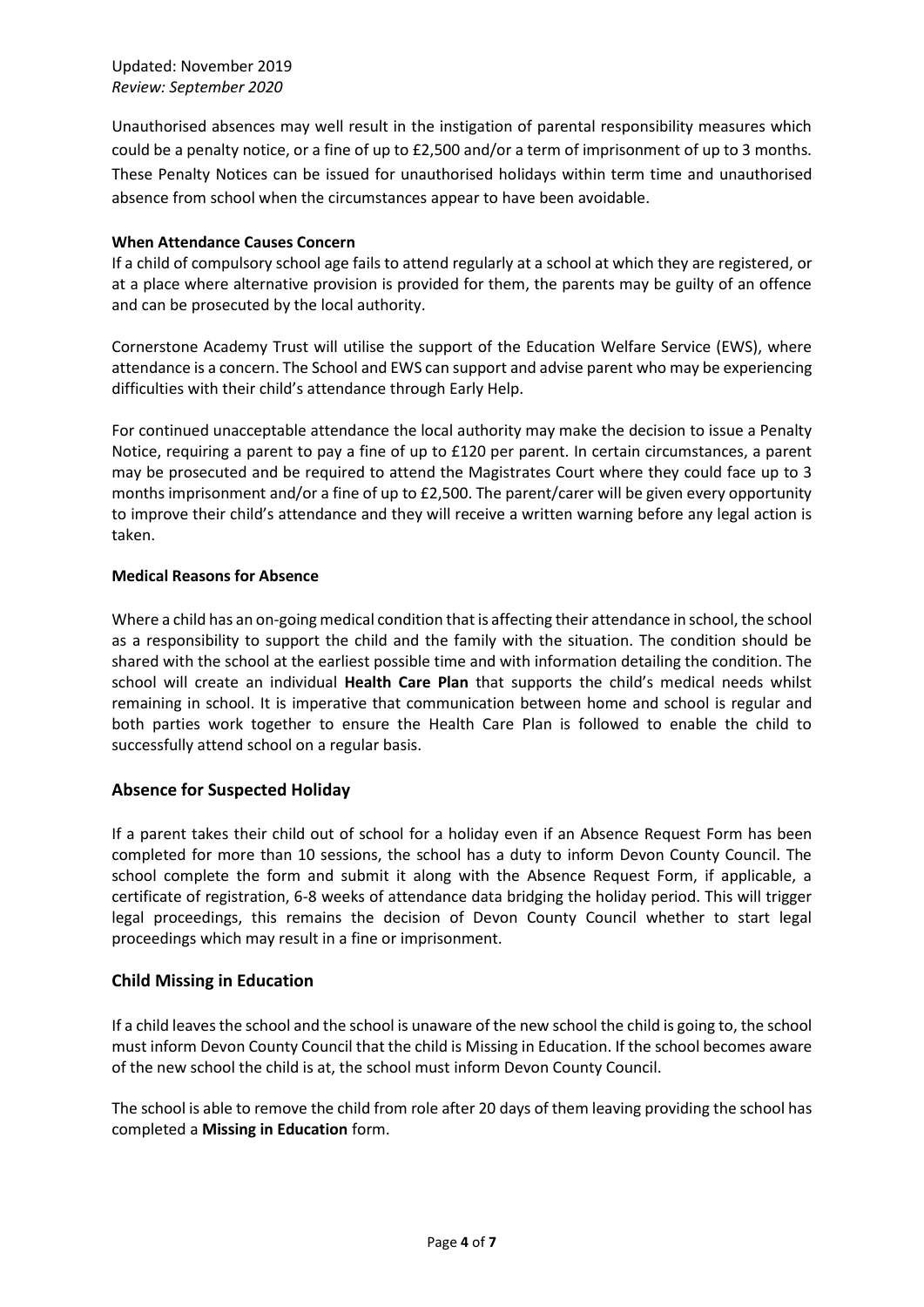# **Appendix 1**

## **Trust Attendance Management Procedures**

## **1. Registration:**

Registration is between 9.00am and 9.10am in all schools. Pupils arriving after 9.00am but before 9.10am are deemed as late 'before registration closes'. Pupils arriving after 9.10am are considered late 'after registration has closed', they then lose their mark for the whole session and it is recorded as 'unauthorised'.

# **2. Absence:**

If your child is ill, or absent from school for any reason, it is expected that parents will ring the school office in the morning before 9.15am to inform the school of the reason for absence. If your child is unwell, please give details of the illness.

The school has a voicemail and it is acceptable for a parent to leave a message. If no message has been received, the office staff will contact the parent.

If the absence is for more than one day the school should be kept informed on a daily basis. If a pupil is absent due to illness for more than three days, the parent will be asked to provide an appointment card/prescription indicating that the pupil has been seen by a medical professional. This is to ensure that the school can accurately monitor pupil attendance and can explain the circumstances surrounding a pupil's attendance or prolonged absences.

# **3. Appointments:**

Routine appointments i.e. dental check- ups, eye tests should be made out of school hours or during school holidays. For any unavoidable appointments during the school day, please bring in your child's appointment card/letter; the office staff will take a copy.

# **4. Attendance Causing Concern**

Parents will be contacted on the first day of absence whenever any student is absent without reason, or persistently late, and when necessary will be reminded of their legal responsibility for ensuring that a child of compulsory school age attends school regularly.

The Attendance Lead or Deputy Head of School has responsibility for following up any concerns for attendance, informing parents where there are concerns regarding attendance, and for recording and reporting persistent problems.

Warning letters will be sent home where a child's attendance drops below an acceptable standard and if not addressed this will lead the school involving the EWO and possibly prosecution.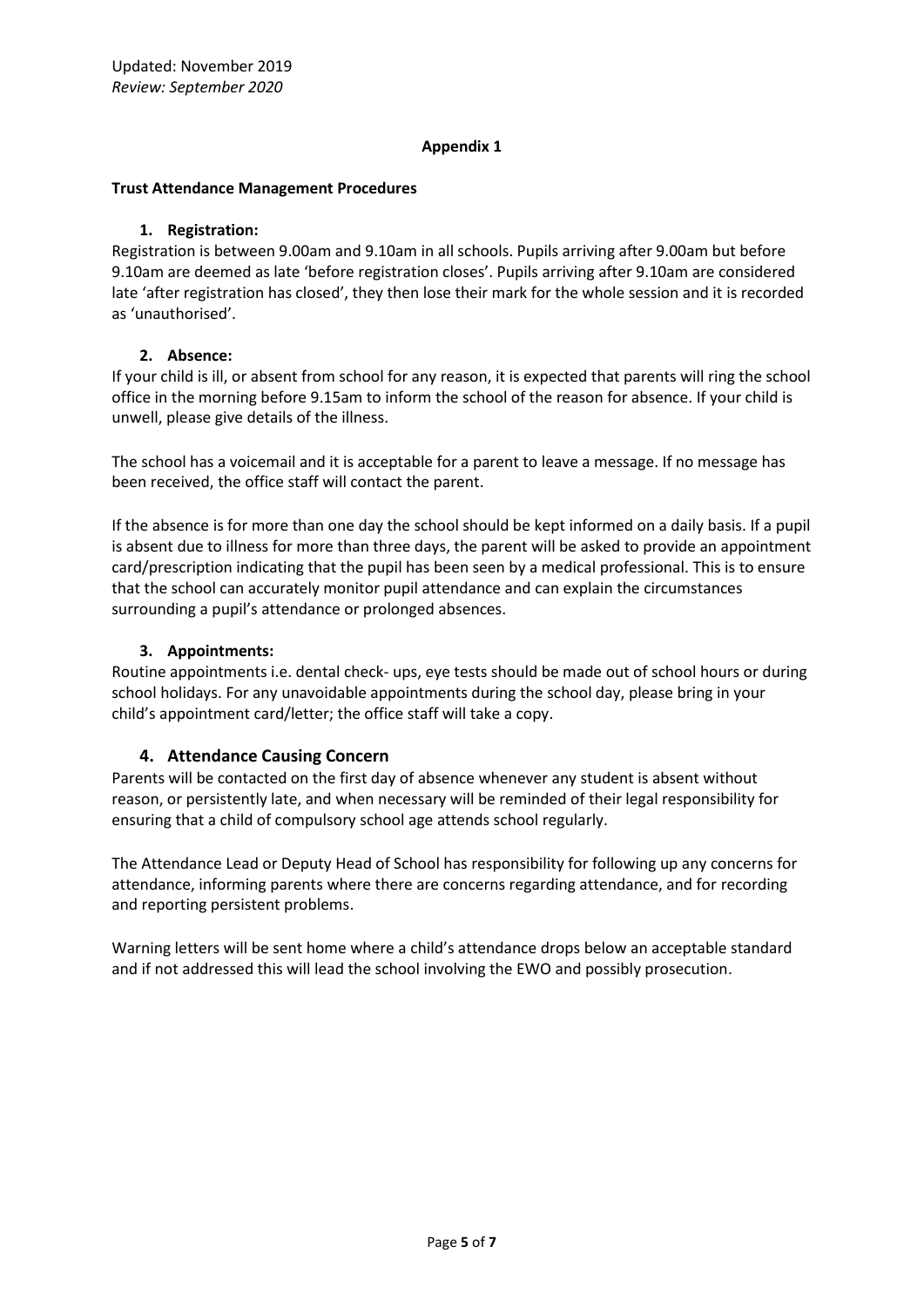# **Appendix 2**

## **Escalation Process**

#### Stage 1:

If a child's attendance falls below 95% or has 3 separate bouts of illness, the class teacher will talk to the parent either via the phone or in person.

The focus should be concern on:

- How the child is doing
- What can we do to help in school?
- Support on how they can catch up on missed work
- Any medical reason that will lead to further absence

Class teacher will feed back to attendance lead and SENCo where appropriate. At this point the Deputy Head of School needs to be informed if the child is unwell at school and

they will make the decision to send them home or not.

NB: If a consistent significant illness or medical condition has been diagnosed or under diagnosis then the child should be moved to a Health Care Plan.

## Stage 2:

Continue to track attendance of all children who have an attendance of below 95%. Send letter 1 at the next absence after the class teacher has spoke to the parent. This letter details concerns around falling attendance and the school offering support.

## Stage 3:

If absence persists, send letter 2 that informs parents that any further absence will be recorded as unauthorised.

This will be accompanied by a phone call from the Deputy Head of School to discuss the absence and the impact it is having on the child's education. At this point the Deputy Head of School will also offer additional support to increase the child's attendance rate.

All absences after letter 2 will be recorded as unauthorised unless there has been a suitable gap in since the last absence and a legitimate reason provided.

#### Stage 4:

When poor attendance persists, the attendance lead will speak to the EWO to seek advice. Letter 3 will be sent home inviting parents to come in to school and meet with the Deputy Head of School or the Attendance lead.

Parents will be offered Early Help.

The EWO may also be invited to this meeting.

# Stage 5:

At the next absence the Attendance lead will organise a meeting with the parent and EWO to begin legal proceedings.

Attendance will continue to be monitored.

No absence will be authorised.